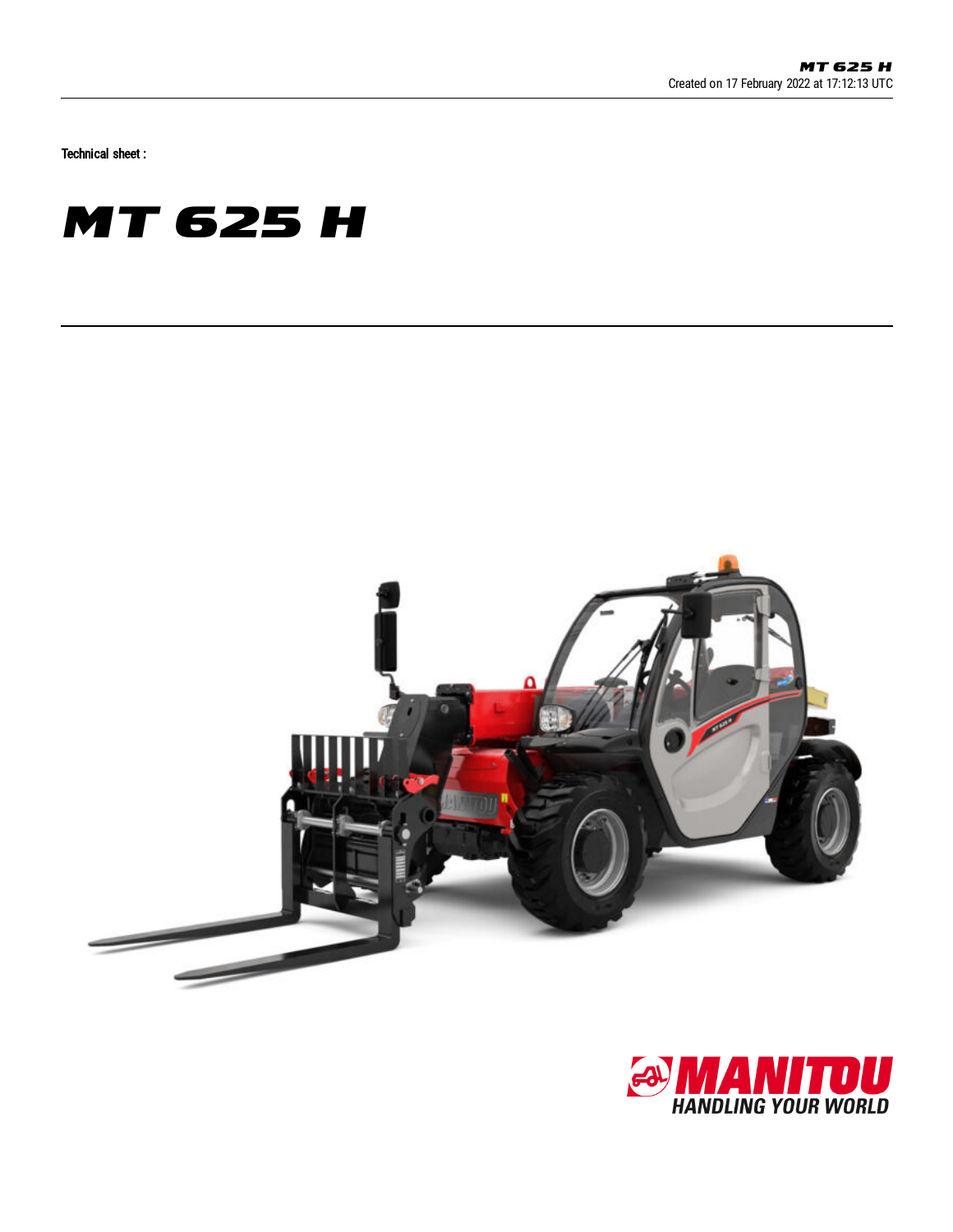| <b>Capacities</b>                           |                | Metric                                          |
|---------------------------------------------|----------------|-------------------------------------------------|
| Max. capacity                               |                | 2500 kg                                         |
| Max. lifting height                         |                | 5.85 m                                          |
| Max. outreach                               | r1             | 3.40 <sub>m</sub>                               |
| Breakout force with bucket                  |                | 3427 daN                                        |
| <b>Weight and dimensions</b>                |                |                                                 |
| Overall length to carriage                  | 111            | 3.83 <sub>m</sub>                               |
| Overall width                               | b1             | 1.81 m                                          |
| Overall height                              | h17            | 1.92 m                                          |
| Wheelbase                                   | у              | 2.30 <sub>m</sub>                               |
| Ground clearance                            | m4             | 0.33 <sub>m</sub>                               |
| Overall cab width                           | b <sub>4</sub> | 0.79 <sub>m</sub>                               |
| Tilt-up angle                               | a <sub>4</sub> | 12°                                             |
| Tilt-down angle                             | a5             | 117°                                            |
| External turning radius (over tyres)        | Wa1            | 3.31 m                                          |
| Unladen weight (with forks)                 |                | 4800 kg                                         |
| Tyres type                                  |                | Pneumatic                                       |
| Standard tyres                              |                | CAMSO SKS532 12-16.5                            |
| Forks length / width / section              | 1/e/s          | 1200 mm x 125 mm / 45 mm                        |
| <b>Performances</b>                         |                |                                                 |
| Lifting                                     |                | 8 s                                             |
| Lowering                                    |                | 5.40s                                           |
| Extension                                   |                | 5.60s                                           |
| Retraction                                  |                | 4.30s                                           |
| Crowd                                       |                | 3.50 s                                          |
| Dump                                        |                | 3.60 s                                          |
| <b>Engine</b>                               |                |                                                 |
| Engine brand                                |                | Kubota                                          |
| Engine model                                |                | V3307-CR-TE5B                                   |
| Number of cylinders / Capacity of cylinders |                | 4 - 3331 cm <sup>3</sup>                        |
| I.C. Engine power rating - Power (kW)       |                | 75 Hp / 55.40 kW                                |
| Max. torque / Engine rotation               |                | 265 Nm @ 1400 rpm                               |
| Drawbar pull (Laden)                        |                | 3550 daN                                        |
| <b>Transmission</b>                         |                |                                                 |
| Transmission type                           |                | Hydrostatic                                     |
| Number of gears (forward / reverse)         |                | 2/2                                             |
| Max. travel speed                           |                | 24.90 km/h                                      |
| Parking brake                               |                | Automatic negative parking brake                |
| Service brake                               |                | Oil-Immersed multi-discs braking on front axles |
| <b>Hydraulics</b>                           |                |                                                 |
| Hydraulic pump type                         |                | Gear pump                                       |
| Hydraulic Pressure                          |                | 235 Bar                                         |
| <b>Tank capacities</b>                      |                |                                                 |
| Engine oil                                  |                | 11.201                                          |
| Hydraulic oil                               |                | 1151                                            |
| Fuel tank                                   |                | 63 l                                            |
| Noise and vibration                         |                |                                                 |
| Noise at driving position (LpA)             |                | 76 dB                                           |
| Noise to environment (LwA)                  |                | 104 dB                                          |
| Vibration on hands/arms                     |                | $< 2.50$ m/s <sup>2</sup>                       |
| <b>Miscellaneous</b>                        |                |                                                 |
|                                             |                |                                                 |
| Steering wheels (front / rear)              |                | $2/2$                                           |
| Drive wheels (front / rear)                 |                | 2/2                                             |
| Safety / Safety cab homologation            |                | Standard EN 15000 / ROPS - FOPS cab (level 1)   |
| Controls                                    |                | <b>JSM</b>                                      |

MT 625 H - Created on 17 February 2022 at 17:12:13 UTC Metric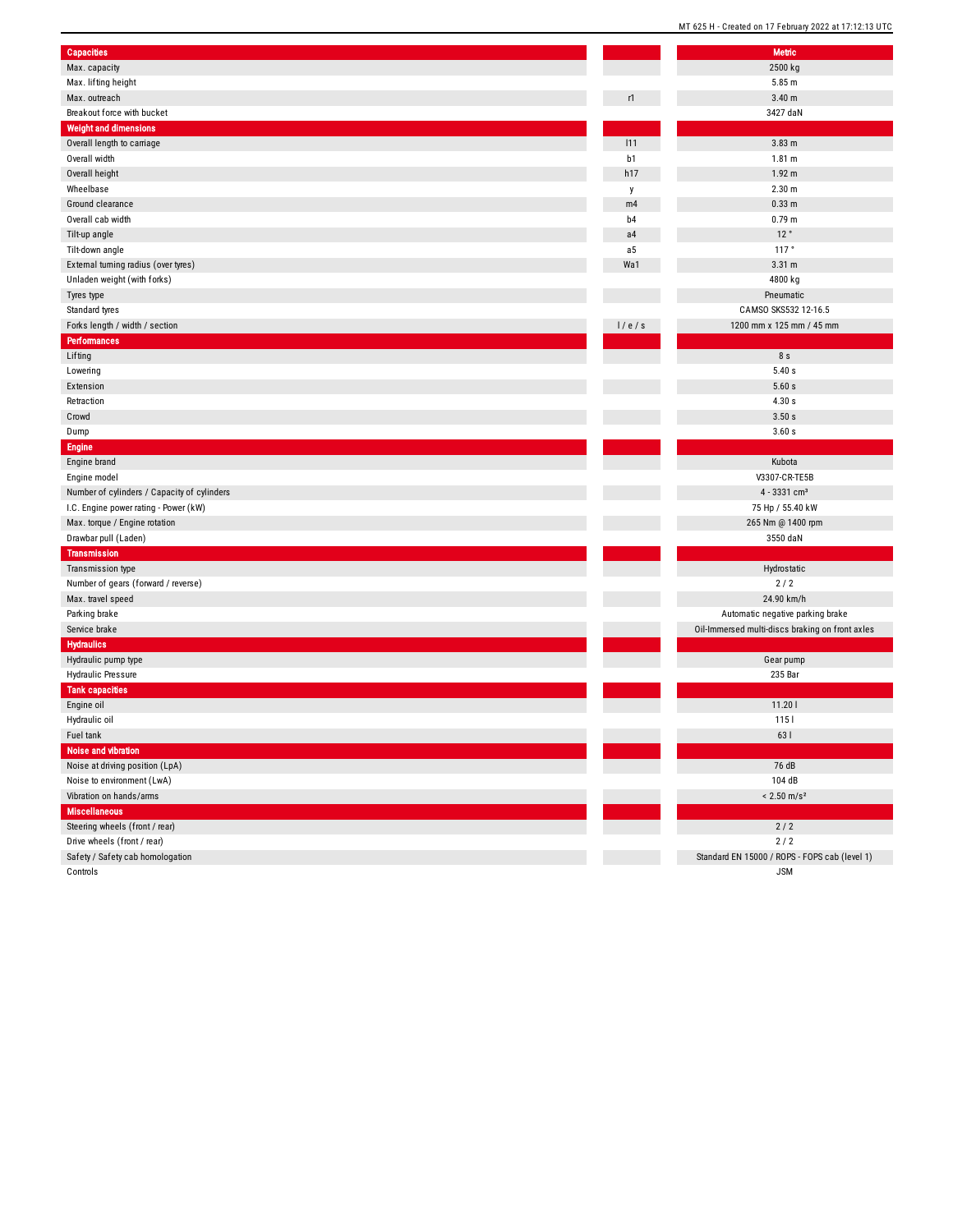## MT 625 H - Dimensional drawing



## MT 625 H - Load chart

## Machine on tyres with forks Metric